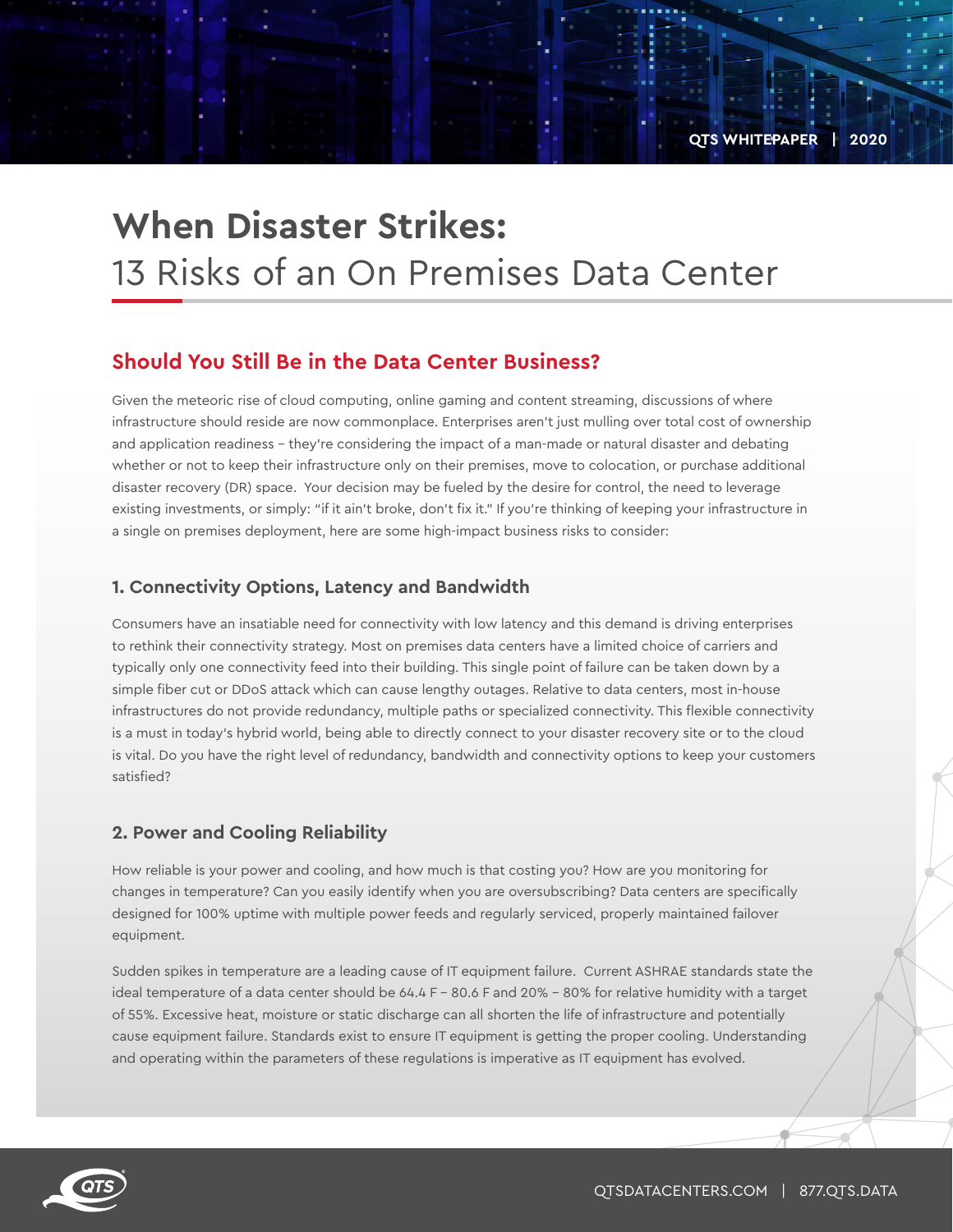## **3. Ability to Scale**

As your business grows organically or through merger or acquisition, does your on premises data center have the capacity to expand? How much could you expand if needed? What will you do when space runs out? What if your company needs to expand your data center foot print quickly? If you don't currently have space available, it will take time and money to build out. Working with a data center partner who has available space will shorten that time significantly.

The ability to scale is more than just a space consideration, you must consider power density. With the growth of high order analytics and AI, power density requirements are increasing. Can your current environment support power upgrades or will an expensive redesign be necessary? Data centers with an onsite substation enables them to increase power supply over time or as needed to support customer demand in a specific facility.

### **4. Cost Control**

Outsourcing where your infrastructure is housed allows you to focus on your core competency, control capital costs, increase efficiency, and reduce labor costs. Business continuity has never been more important or more complex as assets sprawl over cloud, colocation and on premises. Choosing to stay on premises can mean higher insurance premiums and increased risk.

Data centers offer the benefit of circuit based and "all-in" power costs which provide a steady operational CAPEX vs. OPEX model which can protect you from fluctuations in utility rates.

In addition to staff to run your data center, depending on the size of your building, you'll also need mechanical and electrical expertise. Are you relying on the scheduling and availability of third-party providers for your building maintenance? Data centers have this expertise on site 24/7.

### **5. Tax Abatement**

Many data centers help you qualify for tax abatements including sales tax on high-technology data center equipment drop shipped from the manufacturer including peripheral computer devices, routers, batteries, wiring, cabling and conduits.

# **6. Redundant Power**

Maintaining power isn't always solved by owning an uninterrupted power source (UPS). Power failures can be caused by outside forces such as weather, vehicles knocking out parts of the power grid and electrical failures. Each of these scenarios can last longer than the average UPS device can withstand and losses can be substantial. A data center provider offers redundant power feeds, backup generators and may have substations that give greater control over the power into the building.

A sub-station is essential to step down high voltage electricity from the transmission system to lower voltage electricity so it can easily be supplied to through the distribution system. With a sub-station onsite, you get better reliability, efficiency and greater operational transparency.

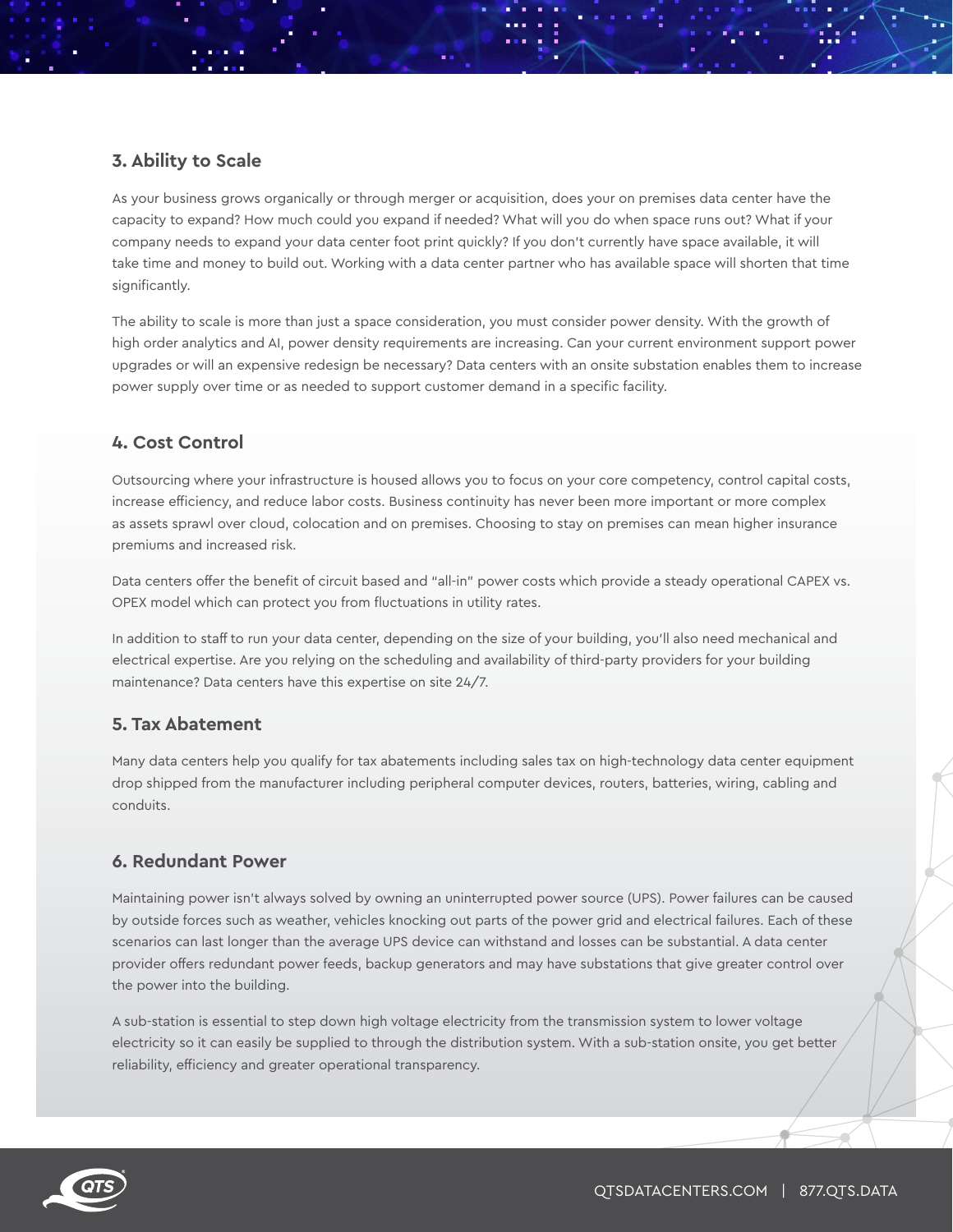Voltage on a 208V circuit can vary anywhere from 191 to 220, and that can make IT equipment operate less efficiently. Data centers can carefully control and meter the power delivered to ensure maximum efficiency.

# **7. Climate**

When you chose the location of your on premises infrastructure, did weather play a factor in your decision or did you simply build out your headquarters or keep data center locations in a merger or acquisition? Morgan Stanley reports climate-related disasters have cost the world \$650B over the last three years, and North America is shouldering most of the burden. Data center providers pay close attention to weather data, trends, and predictions when choosing their location.

**How long could your business sustain a power outage? According to US Energy Information Administration, the average length of a commercial business outage is about 4 hours.**

#### **8. Flooding**

Flooding is the most common and costliest natural disaster in the US. Over the past twenty years, flood damage and insurance claims have increased steadily. According to FEMA, 98% of all U.S. counties have been impacted by a flooding event. Don't limit your risk assessment to hurricanes or heavy rains, you must also consider other flooding triggers including failed dams and levees, blocked storm drains and melting snow. Even a small amount of water has the power to wreak havoc on a server room.

#### **9. Fire**

According to the US Fire Administration, in 2017 there were 111,000 nonresidential building fires accounting for a total loss of \$2,719,400,000. Overall trends for nonresidential building fires and losses for the 10-year period of 2008 to 2017 show a 20% increase in the number of fires. Electrical malfunction and heating systems account for more than 20% of fires. Over 50% of fires in non-residential buildings are either cooking related, simple carelessness or intentional.

If a fire were to occur and an investigation proved you were not in compliance with National Electrical Manufacturers Association (NEMA) fire codes related to power usage, your insurance claim could be denied.

#### **10. Building Maintenance**

Depending on the age and size of the building housing your infrastructure, you must consider the cost of maintaining large boilers, site sewer lines or lift stations. You'll need to factor plumbing and electrical maintenance and determine whether you or your landlord are financially responsible. Complications with these mechanical devices are inevitable. FEMA issued \$8,736,385 in maintenance related loss claims in 2017. Janitorial services are also required to keep the data center clean and dust free.

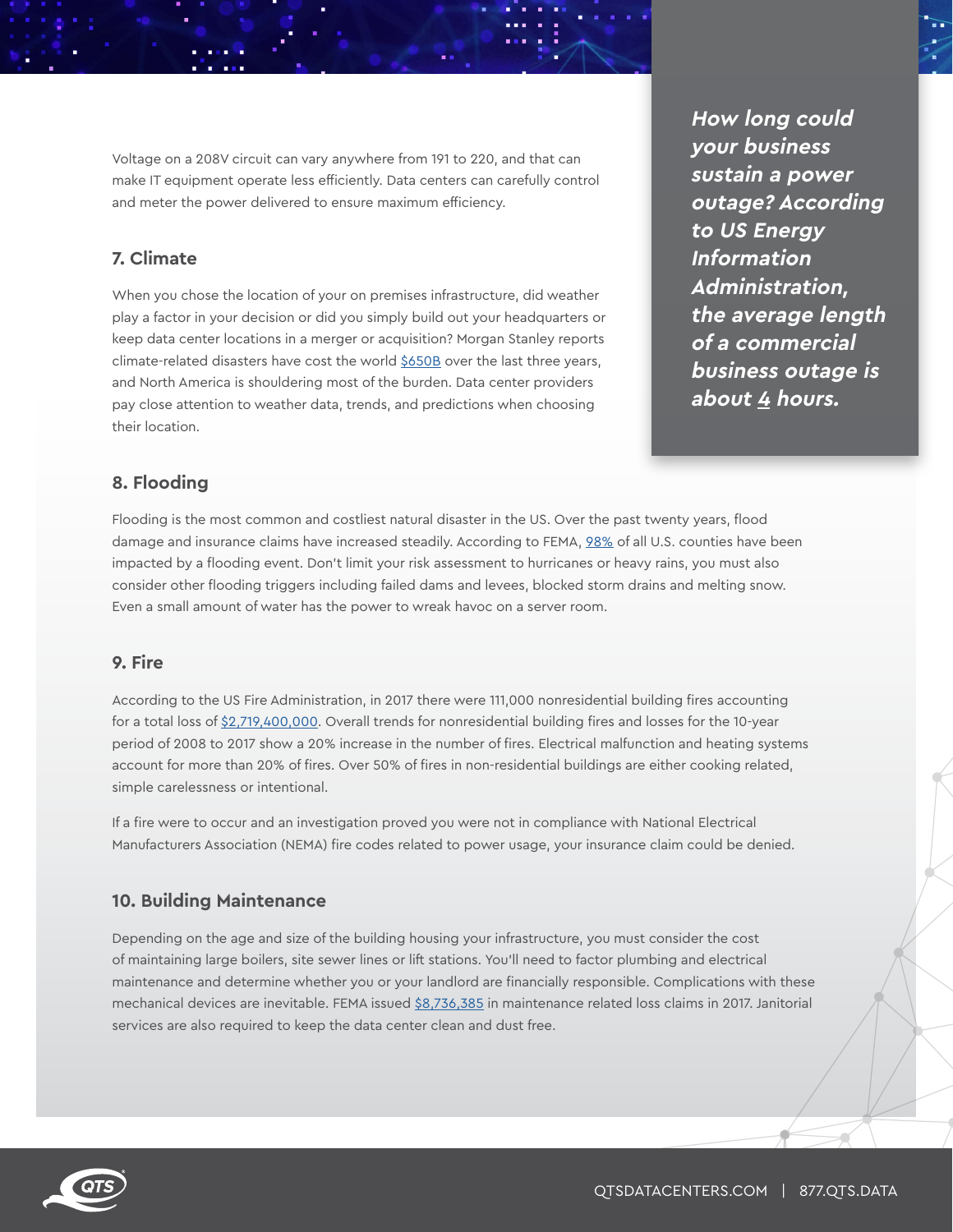#### **11. Security**

Data breeches aren't limited to malware or ransomware attacks. Employee theft or losing track of company issued assets such as laptops, flash drives, and mobile devices can have big security implications. How do you safeguard your infrastructure on premises? Do you have fences, bollards, 24x7 guards, biometric scanning and cameras to protect entry into your data center? Can you see who is coming and going in your on premises data center?

### **12. Distributed Denial of Service (DDoS) Attacks**

If you've got a direct internet connection, you're at risk of being the victim of a DDoS attack. DDoS attacks can overwhelm infrastructure devices including routers and firewalls, or consume server resources, which impacts the overall experience for end-users. In addition, they consume IT security staff time for troubleshooting and can serve as a vector in more sophisticated cyber-crime activities. And with Gartner predicting over 20.4B connected devices by 2020, IoT devices are prime targets to be compromised. Most data center operators take steps to ensure bandwidth is available for all customers and will black hole traffic clogging the network.

# **What is the Cost of Downtime?**

The impact of downtime to your organization can be measured in several ways: lost revenue, missed SLAs, negative customer experience, brand reputation, and employee productivity.

#### **13. All Data Centers Aren't Created Equal**

The number of colocation data centers in the US continues to climb. All data centers providers do not have the same building standards, vision, scalable campus plans, service delivery platforms, industry leading customer service and proven history like QTS.

#### Innovative Building Development

QTS has experience in both greenfield and brownfield developments. QTS grew a former Sears-Roebuck warehouse into a state-of-the-art, 1M sq ft Metro Atlanta mega data center featuring a dedicated, on-site Georgia Power substation and direct fiber access to a wide variety of carrier alternatives. The QTS Ashburn-Broderick features an innovative evaporative cooling system that offers greater energy efficiency that can be translated to customer savings and a modular, scalable and flexible design, optimal for large enterprise deployments. QTS uses innovative design, maximum efficiency and builds to scale.

#### Sustainability

When QTS decided to take on the challenge of sustainability, we did it with an open mind and a willingness to do the right thing for our employees, our customers, communities and shareholders. QTS has made a commitment to corporate responsibility through our key Environmental, Social and Governance (ESG) initiatives. In 2019, we published our first annual ESG report and have set measurable, relevant and timely targets that will reduce carbon footprint while helping to align our industry around common principles to benefit present and future